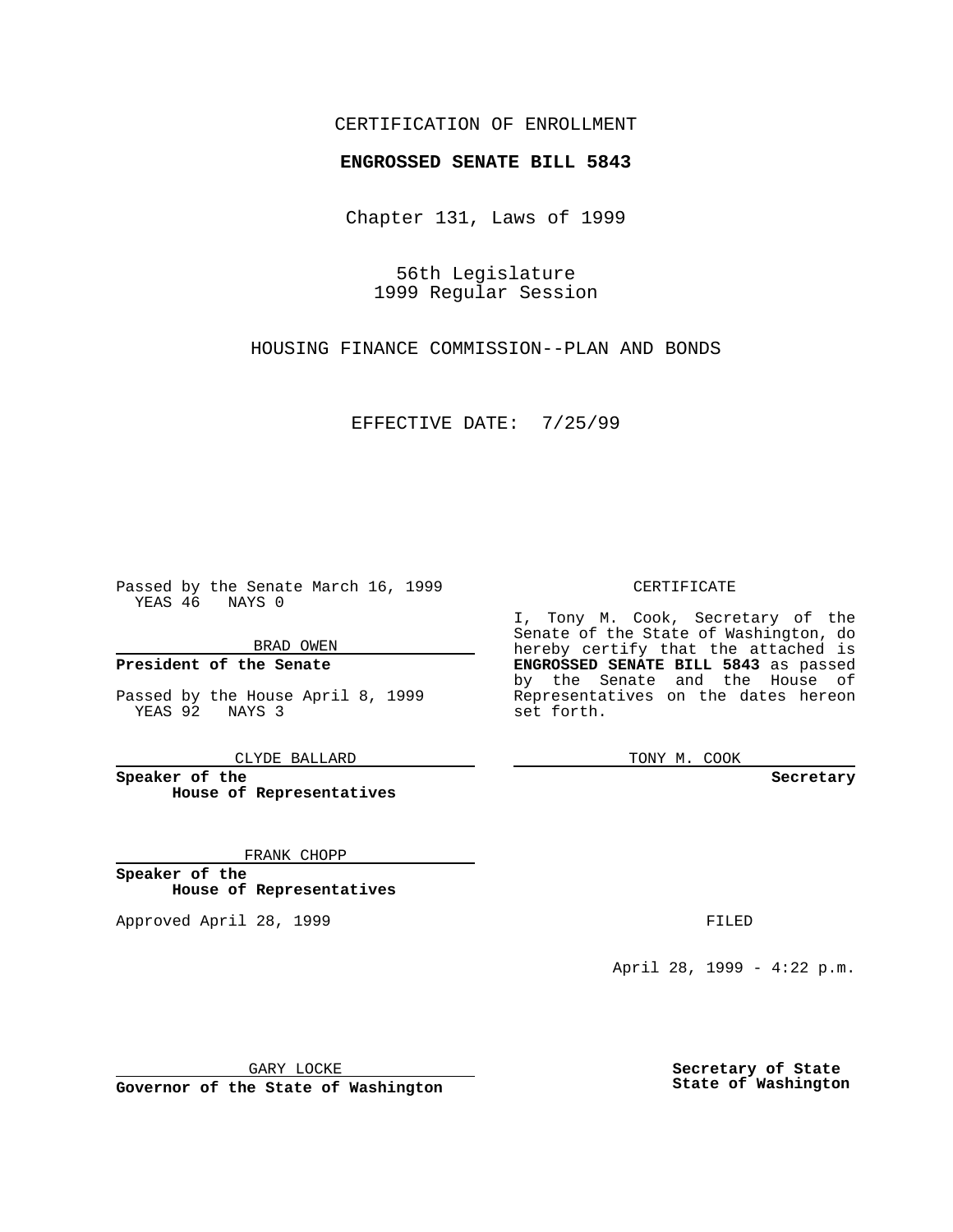## **ENGROSSED SENATE BILL 5843** \_\_\_\_\_\_\_\_\_\_\_\_\_\_\_\_\_\_\_\_\_\_\_\_\_\_\_\_\_\_\_\_\_\_\_\_\_\_\_\_\_\_\_\_\_\_\_

\_\_\_\_\_\_\_\_\_\_\_\_\_\_\_\_\_\_\_\_\_\_\_\_\_\_\_\_\_\_\_\_\_\_\_\_\_\_\_\_\_\_\_\_\_\_\_

Passed Legislature - 1999 Regular Session

### **State of Washington 56th Legislature 1999 Regular Session**

**By** Senators Prentice and Winsley

Read first time 02/11/1999. Referred to Committee on Commerce, Trade, Housing & Financial Institutions.

1 AN ACT Relating to the housing finance commission; and amending RCW 2 43.180.070 and 43.180.160.

3 BE IT ENACTED BY THE LEGISLATURE OF THE STATE OF WASHINGTON:

4 **Sec. 1.** RCW 43.180.070 and 1983 c 161 s 7 are each amended to read 5 as follows:

 The commission shall adopt a general plan of housing finance objectives to be implemented by the commission during the period of the 8 plan. ((The commission shall adopt a plan no later than December 15,  $\lbrace 1983. \rbrace$ ) The commission may exercise the powers authorized under this chapter prior to the adoption of the initial plan. In developing the plan, the commission shall consider and set objectives for:

12 (1) The use of funds for single-family and multifamily housing; 13 (2) The use of funds for new construction, rehabilitation, 14 including refinancing of existing debt, and home purchases;

 (3) The housing needs of low-income and moderate-income persons and families, and of elderly or mentally or physically handicapped persons; (4) The use of funds in coordination with federal, state, and local 18 housing programs for low-income persons;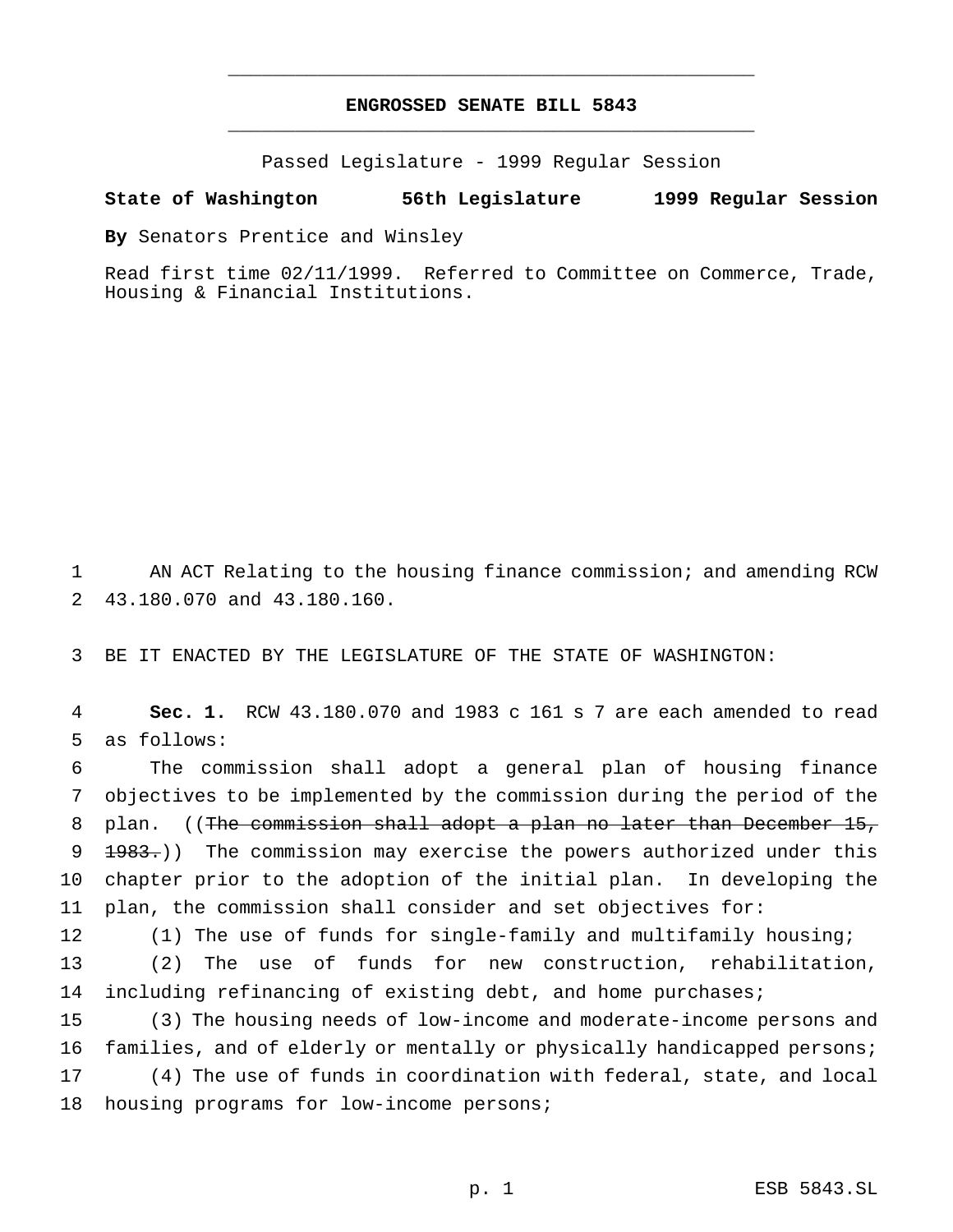(5) The use of funds in urban, rural, suburban, and special areas of the state;

 (6) The use of financing assistance to stabilize and upgrade declining urban neighborhoods;

 (7) The use of financing assistance for economically depressed areas, areas of minority concentration, reservations, and in mortgage-deficient areas;

 (8) The geographical distribution of bond proceeds so that the benefits of the housing programs provided under this chapter will be 10 available to address demand on a fair basis throughout the state;

 (9) The use of financing assistance for implementation of cost-effective energy efficiency measures in dwellings.

 The plan shall include an estimate of the amount of bonds the commission will issue during the term of the plan and how bond proceeds will be expended.

 The plan shall be adopted by resolution of the commission following at least one public hearing thereon, notice of which shall be made by mailing to the clerk of the governing body of each county and by publication in the Washington State Register no more than forty and no less than twenty days prior to the hearing. A draft of the plan shall be made available not less than thirty days prior to any such public hearing. At least every two years, the commission shall report to the legislature regarding implementation of the plan.

24 ((Prior to December 31, 1983, the commission shall submit the plan 25 to the chief clerk of the house and secretary of the senate for 26 transmittal to and review by the appropriate standing committees.)) The commission may periodically update the plan. Proposed changes of the plan shall be submitted to the chief clerk of the house and secretary of the senate for transmittal to and review by the appropriate standing committees. This submittal of proposed changes shall occur at least fourteen days before final adoption of the changes by the commission.

 The commission shall adopt rules designed to result in the use of 34 bond proceeds in a manner consistent with the plan. ((These rules 35 shall be adopted and in full force and effect by February 1, 1984.)) The commission may periodically update its rules.

 ((The commission is not required to adopt a plan or rules for the 38 use of the proceeds of bonds issued prior to February, 1984.)) This section is designed to deal only with the use of bond proceeds and